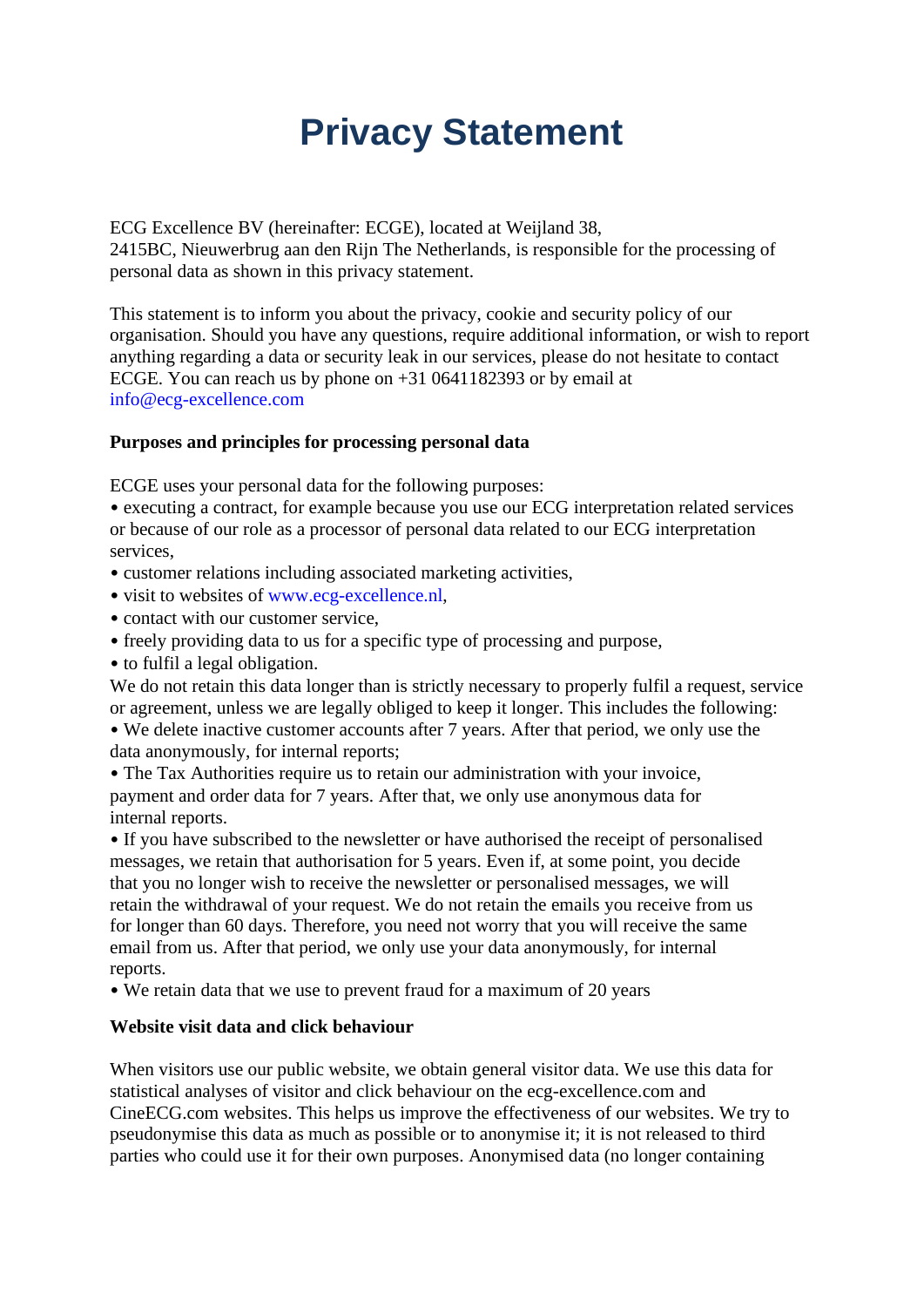personal data) is retained as long as it is relevant to us.

#### *Processing orders*

When you place an order with us, we use your personal data to process it correctly. We give your personal data to our delivery service to have the order delivered to you. So, we need your name, phone number, billing address, and email. We retain this information until the order is completed and 7 years thereafter (the legal retention period).

#### *Contact form*

Use our contact form to ask questions or make requests, such as registering for our training and various courses.

We will use your name and email address for this. We use this data on the basis of the agreement. The data will be retained until we are confident you are satisfied with our response.

#### **Information provided by you or the employer**

We retain your data as long as required to send you our newsletter and advertising folders at your request. To allow us to properly fulfil our service obligations, we retain your data to report to our customers about our services. We retain your data as long as required to provide information about changes in our products and services.

#### **Releasing personal data to third parties**

ECGE only releases your data to third parties if this is absolutely necessary for our services. This concerns parties such as suppliers, payment service providers (and collection agencies), trade information agencies, shipping partners, event organisations and IT service providers. We only grant access to your data to parties requiring it to provide you with a service on ECGE's behalf or those to whom we are legally obliged to release it. This is unless such parties are themselves responsible for obtaining and protecting your data. Some cookie suppliers have access to the data that cookies collects on our website. You can read more about this in our cookie statement and the privacy policy of said parties. We never sell your data to third parties.

In relation to our services, ECGE may release your personal data to parties established outside the European Economic Area (EEA). ECGE only does this if there is an appropriate level of protection for the processing of personal data. This means, for example, that we use a model agreement from the European Commission or make agreements about the handling of personal data.

#### **Applying for a job with us**

You can respond to one of our current vacancies under the heading 'Vacancies' on our websites, or you can submit an open application. Do this by contacting one of the respective contact persons. We will request more data from you, such as your name, contact data (phone and/or email), education and employment experience, salary expectations and availability, reference letters and diplomas if indicated, and possibly a cover letter. We may possibly share your data with third parties who assist us in the application procedure and will not release it for other commercial purposes.

#### *Screening*

Part of the application procedure is screening, which means that with your permission we will search publicly accessible online information about you, such as your social media (LinkedIn,